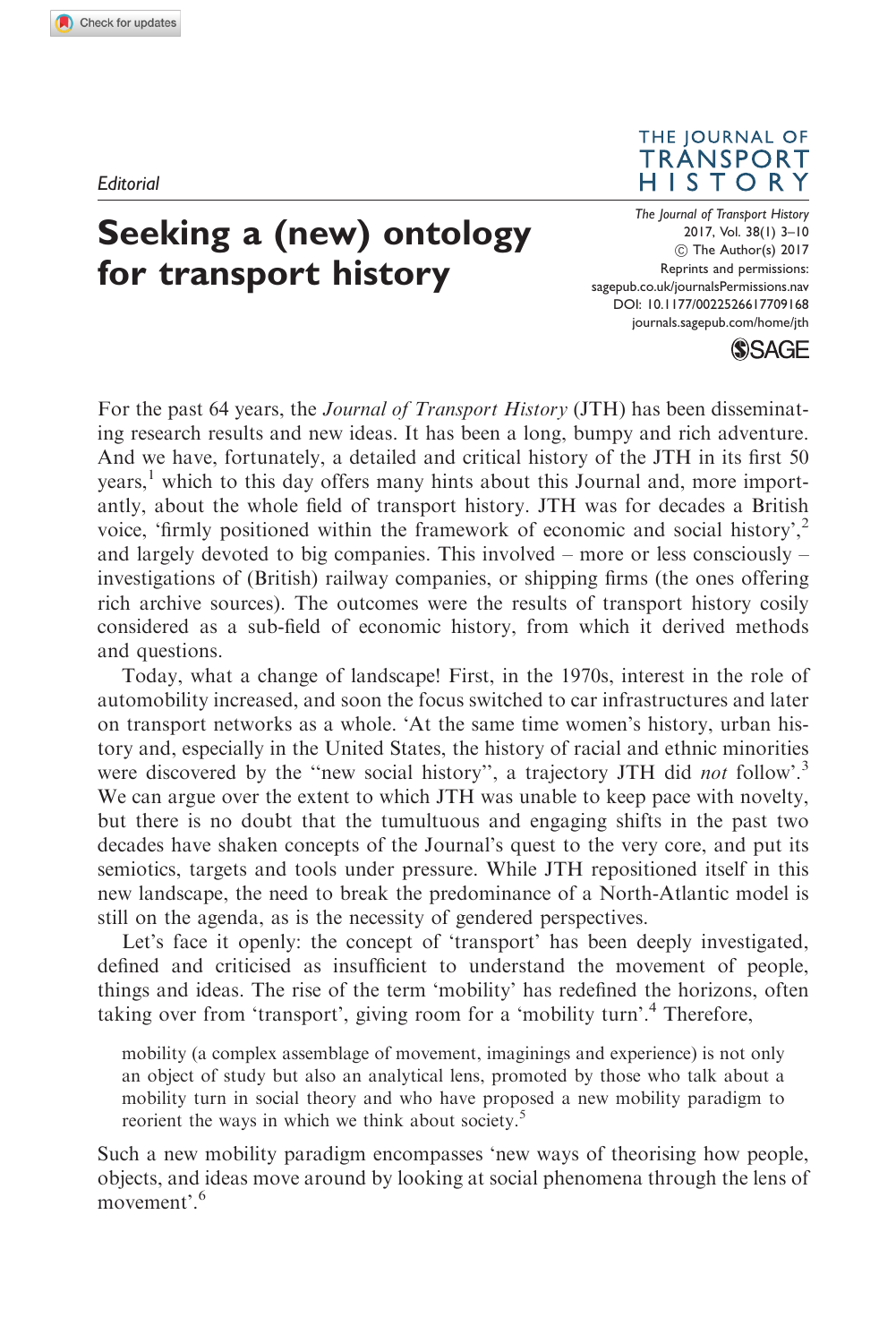This 'turn' is re-framing categories, challenging not only transport studies but the very basic understanding of our societies, and transport history has, in time, lost many of the original symbiotic connections to economic studies, embracing a cultural turn.<sup>7</sup> This vibrant and sparkling debate leaves us with many opportunities (and some challenges). The opportunities lie in actively opening a theoretical historical discussion, to look for new directions of scrutiny and research. Nevertheless, as a result, today we also face troubles: it is an extremely difficult task to properly define 'transport' and how to investigate it. It has been already suggested that we are moving toward a 'transport-cum-mobility' history,  $\frac{8}{3}$  which asks for a new understanding of our own ontology.

In openly triggering a speculative understanding of what transport history researches and how transport history researches, we do not move in a vacuum. JTH's editors and contributors such as John Armstrong, Peter Lyth, Margaret Walsh, Gijs Mom, Colin Divall, George Revill, Michael Freeman, just to mention a few, offer insightful pages about transport history discourses, as well as innovative research paths.<sup>9</sup> Among others, Michael Robbins, as early as 1991, defined 'transport history' as a combination of elements, claiming that transport history had to travel new landscapes, explore its boundaries, shape new methodologies, question its own foundational concepts:

It can be urged that it is all really economic history; perhaps it is all business history; or historical geography; or social history; or even a kind of industrial archaeology. That there should be so many conceivable slots into which to drop the subject shows that no single one of the disciplines suggested will accommodate transport history. It has elements of economic and business and social history and of geography, too; but it is none of these alone, and it must always be firmly grounded on knowledge of the techniques and technologies at men's [sic!] disposal at different times to achieve the transport ends that they desired ... What is now wanted is essentially transport history; not history of roads, or vehicles, or railways, or ports, or shipping or airlines. We need history of the movement of people and things between places.<sup>10</sup>

We should indeed embrace a more holistic view of transport history research, framing our investigation within a wider perspective of a 'history of movement of people and things between places'. In this landscape, no more than two years ago, Gijs Mom argued that transport history was in 'crisis', $<sup>11</sup>$  and I agree. I agree if for crisis</sup> we define not a lack of arguments or potentialities, which are actually rather abundant. Here crisis relates, in my eyes, to the need to take a new research agenda seriously, approaching the history of transport in a much more rounded way.

We must face that *transport-cum-mobility* history is severely under-theorised, as much as the concepts of 'movement' and 'transit' are. As noticed by Martin Dusinberre and Roland Wenzlhümer writing about ships, 'they have so often been studied merely as objects that pass by or that connect one point to another'.<sup>12</sup> This *reductio ad unum*, which defines movements as neutral transits, focuses mainly on the technicality of the devices, and too often assesses travelling as an eventless period. We know too well how 'connections' are not neutral vessels of people and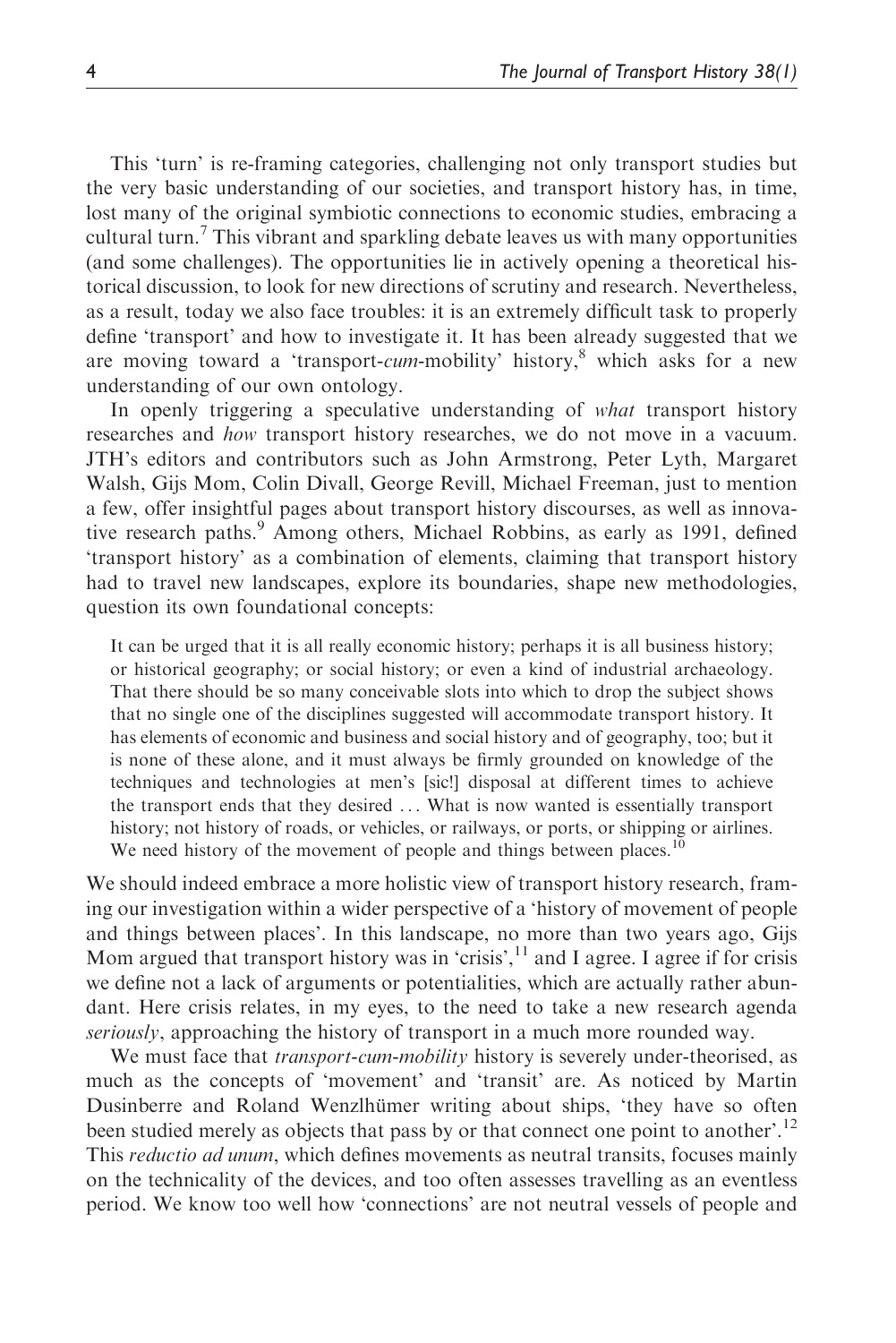goods: 'They do not merely bring their endpoints in contact; they interject themselves as mediators and thereby gain a strong bearing on that which is connected'.<sup>13</sup>

Like transport, many other spaces (industry, tourism, theatre, food, etc.) play similar or identical roles of interaction: so why does transport history matter? Here, we meet the very core of a transport history research agenda, namely mobility discourses which 'are irreducible to other social or technological processes',<sup>14</sup> discourses carrying their own ontological characteristics. We need to better assess the extent to which transport is indeed 'special', as I think it is, and which are its characterising elements. We need to appraise the ways of understanding transport, defining innovative point of views, investigating movements, their social values, the human interactions related before, during and after connections happen.

Here comes the necessity of strengthening the deep theoretical concepts of our field, aiming to define 'an alternate route for developing decentred ontologies of connection', $15$  one which goes further than the simple undertaking of movement from A to B: changing our approach and putting, seriously, the movements as the central point of our investigations. In other words, we should go beyond history of movements and towards movements as history. It will be an exciting, but long journey, also because, in a broader view, the whole discipline of history is losing terrain. Following a decades-long discussion on the declining role of humanities, the debate raised by the book *The History Manifesto* shows how severe the state-of-the-art for history is.<sup>16</sup> The bridge to policy makers, as proposed by *The History Manifesto* authors, is not painless: making history purely agenda driven will kill our very constituency, and will deprive history of curiosity-driven outcomes, often the most intriguing and fruitful ones.<sup>17</sup>

Therefore, moving back to transport, it is true that policy makers and a wider audience are doubtful (with the exception of The Netherlands and maybe UK) about taking advantage of what Colin Divall has insightfully called the 'usable past'.<sup>18</sup> The social, energy and environmental failures of 20th century Western mobility regimes have not pushed, yet, for proper self-reflexive, critical and longterm analysis. It has, conversely, promised a replica of new technological fixes, which was up to 10 years ago the electric car, and now is the autonomous vehicle. Much like debates over technology, transport debates in academia and policymaking circles have largely focused on innovation, production and incremental trends. The fascination for innovation has been embedded in a progressive story, tracing development from 'poor' and 'inefficient' preconditions to 'smart' and 'proficient' outcomes. Consequently, we notice how transport debate became obsessed about time- and budget-savings, in which engineers and planners are the only ones recognised to have a sacerdotal role. We can comfortably say that transport perception is still under the spell of 'Darwinist' thinking, in which the fittest technology wins. But here comes the twist: under which parameters do we define the fittest? Is it speed? Cost-saving? The Western model (glamorised and motorised) of mobility? And why not  $CO<sub>2</sub>$  emissions? Here an historical analysis is indeed indispensable to appraise, critically, today's debate, and to implement a sustainable future.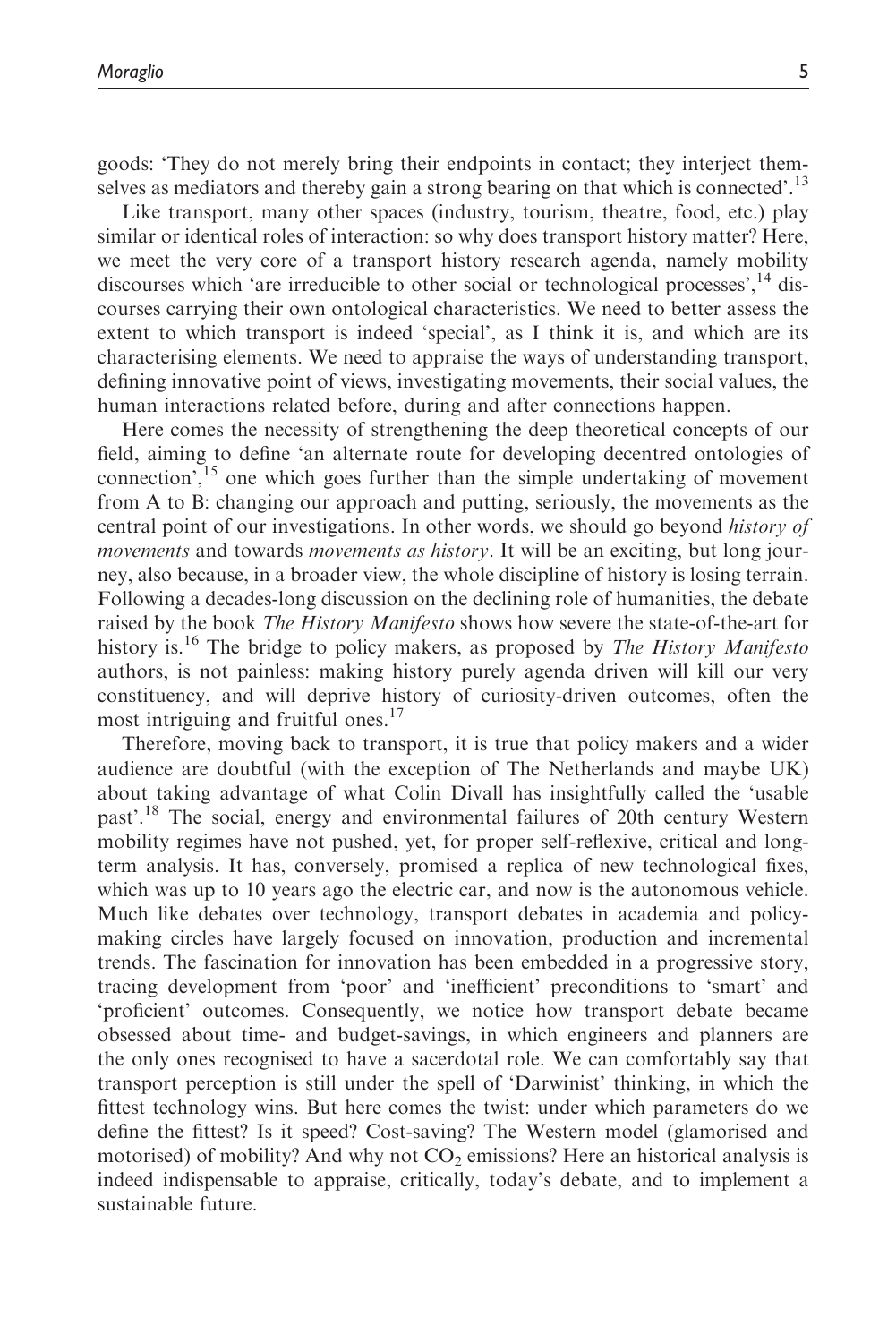We should also move one step further, and abandon the dominant silos approach – so familiar to universities, research centres and policy makers – and stop treating transport as isolated from energy, water, communications and telecommunications. There are plenty of reasons why such compartmentalised investigations are so popular, but we should still always keep in mind the invaluable advantages of framing transport together with other flows. Combining communication and transport, or energy and mobility will offer insightful outcomes. The driver-less vehicle is a shining example of digitalising transport; the electric engine used in motor vehicles is a combination of transport device and electricity networks. This goes together with an understanding of other disciplines' developments. For instance, global history is strongly focusing on movements, communication and connections. The success that has accompanied the 'mobility turn', the thrilling debate among geographers working in mobility, or the fruitful anthropological research on the same topic, all speak out loudly about the pivotal role that mobility has gained in the social sciences, with its implications in terms of research agenda and social/political recognition.

It is time to retool our way of debating, targeting audiences beyond peers and academia.

# The role of history and the role of JTH

Mobility is thus not only a way of researching how people and goods move around but it is a way of thinking about human societies. Therefore, while seeking our (new) ontology, we should also consider which roles history plays in transport and mobility studies. The incredible growth of mobility associations and journals – having a humanities or social sciences background, or both – is a welcome signal of strength. And we witness a more interactive amalgam of multi- and interdisciplinary approaches. In this vein, as historians we should feel comfortable in sharing our expertise. I feel that JTH is perfectly positioned to offer a significant contribution to the current and future debate by providing a long-term analysis of regimes of mobility.

As new editor-in-chief of JTH, I want to be clear on this: JTH will remain a journal of transport history. History is JTH's approach. However, let me repeat that JTH must ship out toward uncharted seas. We do need the appropriate tools to navigate in a changing seascape, in which the concepts of both transport and history suddenly appear obsolescent. This means that JTH has to be ready to face the current challenges, whether or not its contributors are historians by profession and familiar with the methods of historiography; this should go beyond academia and it should encompass museum curators and staff. The latter can offer a valuable understanding of the materiality of transport history, and, equally relevant, of its symbolic values, keeping in mind their need to approach general audience's interests. It is an asset which must be conveyed in JTH.<sup>19</sup>

In order to achieve a renewed transport history, we must focus on users, policy-makers and entrepreneurs; we must think globally, engaging scholars in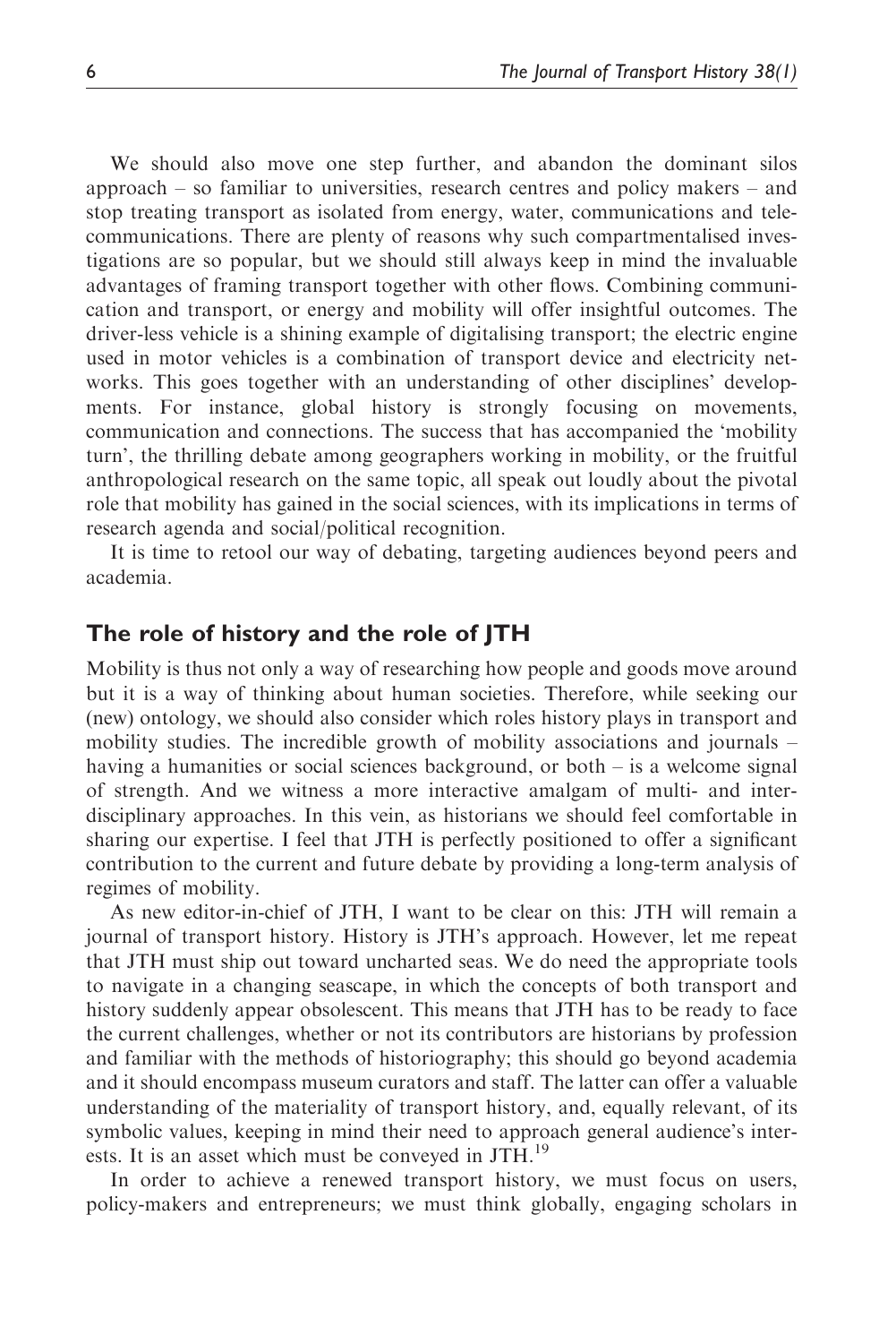all the continents, exploring non-dominant mobility regimes. We must use a long-term and comparative perspectives, bringing together clues and tips from the fields of urban studies, sociology, ethnography, anthropology, cultural studies and geography. We must cover a variety of countries and regions, investigating how various actors have shaped transport systems, creating models of mobility that differ along a number of dimensions such as gender, ownership (public vs. private), operation (individual vs. collective), technical mode (motorised vs. non-motorised), availability (affluence vs. scarcity), and hegemony (dominant vs. subaltern).

In other words, we should make a history of movement of people and things. We must leave our comfort zone and adventure in a new research landscape. We must do so by challenging our paradigms, our beliefs and our assumptions. We must engage with literature that at first seem beyond our immediate concern. We must be proud of being historians. We must offer our knowledge to other disciplines and other actors, including policy-makers, who define mobility based on a largely de-historicised knowledge.

### A new leadership for JTH

As things change, so do editors. This issue is under the watch of a new editorship, which encompasses a new editor-in-chief (the author of these pages), a largely renewed Editorial Board, including an in-depth shift in the book review curators list and no fewer than five associate editors: Michael Bess, Greet de Block, Mike Esbester, Valentina Fava and Dhan Zunino Singh. A big thanks to all the Editorial Board members for sharing this journey together.

A new editorship is, however, not the only change. From September 2015, after some decades spent at Manchester University Press, SAGE became the new publisher of JTH. This change has carried not only a fresh stance, but also new plans, which encompass – from  $2018 - a$  third annual issue for *The Journal of Transport* History. As new editor-in-chief, my main duty is to retain the Journal's reputation and to cope with the very challenging tasks of the next years. The third issue is a great achievement, but also a demanding duty.

As I said at the beginning of this editorial, if JTH can still experience challenging new adventures it is also because of the efforts of the past editors. This naturally includes Gordon Pirie who, in the past six years, successfully put JTH back on track. Similar appreciative words have to be extended to many other former Editor-in-chiefs and members of the Editorial Board. The incredible work done by the past editors can be carried on in the future only if accompanied by an engaged Editorial Board and by an engaged readership. The (welcome) move to an internationally well-known publisher, the addition of a third annual issue and the recognition of JTH in the Web of Science are key resources. JTH's readership must bring to those opportunities and to those challenges the necessary energy and enthusiasm.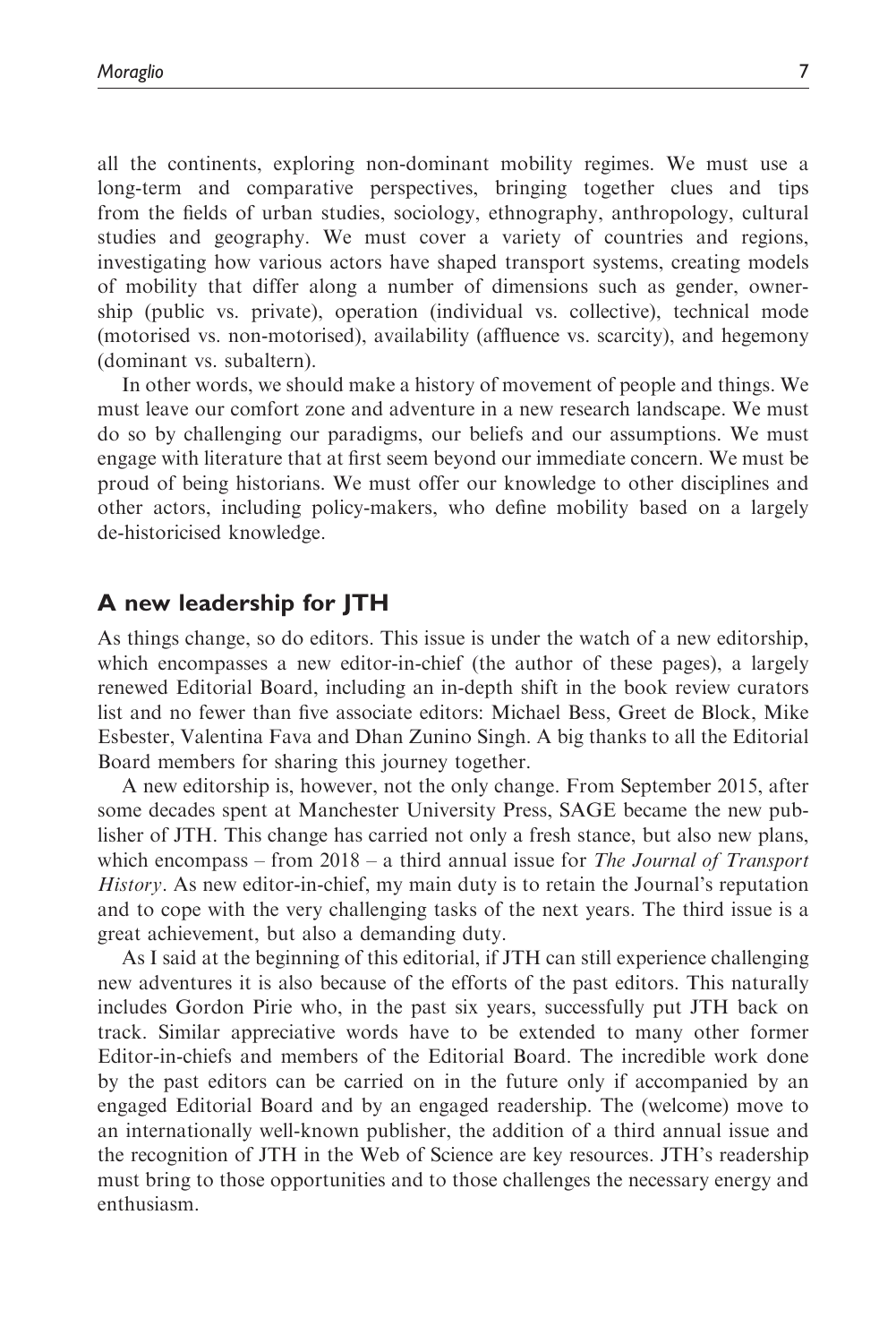# This issue

The 2017's issues still enjoy the former editor's touch and support. The first offers a special issue devoted to 'East-West Cooperation in the Automotive Industry: Mobility, Production and Flows'. I am particularly pleased about this special issue: the investigation into the development of the automobile industry in communist Europe keeps its fingers in the hard core of production, in metal and iron things. However, as readers will discover, what is equally engaging is how the promise, or the mirage, of private motorised mobility was a precious asset in forging consensus not just in the 'Western' countries. Therefore, to some extent, making a history of automobility in the Soviet Union satellites is also making a broader history of those countries. The role and expectations of people's democracies, leadership and laypeople alike, towards motor-cars are indeed suggestive of how motorised mobility could be framed as a universal desire, in which technological, political and ideological projections are intertwined.

I see another appealing element in this special issue, which is a fresh and innovative contribution to mobility studies from business history. The role of enterprises (in both the socialist and capitalist worlds) in shaping and nurturing mobility dreams and attitudes (but also in failing to feed those promises) seems central. Economy and entrepreneurs, including communist parties' leadership, have been both factory of (metal) dreams and vessels of (technological and cultural) connections. Thus, we can trace here two streams of flow: first, the exchange of knowledge and the analysis of the agencies triggering those exchanges; second, the object of this knowledge, namely motor-cars as a mobility device.

Two other papers make the issue. Ben Meyer writes a long view history of the airline company Swissair, pointing out the key elements of its successes and failures. Maxime Huré and Arnaud Passalacqua analyse the forgotten but pioneering case of a French bike sharing program in 1970s La Rochelle, challenging the classical timing of those initiatives, but also giving attention to the role of users in shaping the system.

Finally, this issue witnesses the establishment of a new section, called Panorama, intended as a comprehensive state-of-the-art review of research in the field of transport history, presenting synopses of recent research, international reviews of research across many countries, thematic reviews and retrospective assessments of classic works in the area. Panorama papers should provide essential and comprehensive overviews, as well as aiming to fill the gap created by the transformation of the successful T2M yearbook Mobility in History into a blog. Submissions can also take the form of a combined review of several different books (or articles), presented together by one reviewer. The latter is the case of Peter Cox's paper on 'Cities, States and Bicycles. Writing Cycling Histories and Struggling for Policy Relevance', which offers us the state-of-the-art on that issue.

JTH's new Editorial Board will devote greater attention to 'Surveys and Speculations', that is speculative essays which are argumentative pieces aiming to open up new lines of enquiry by suggestion, provocation and reflection.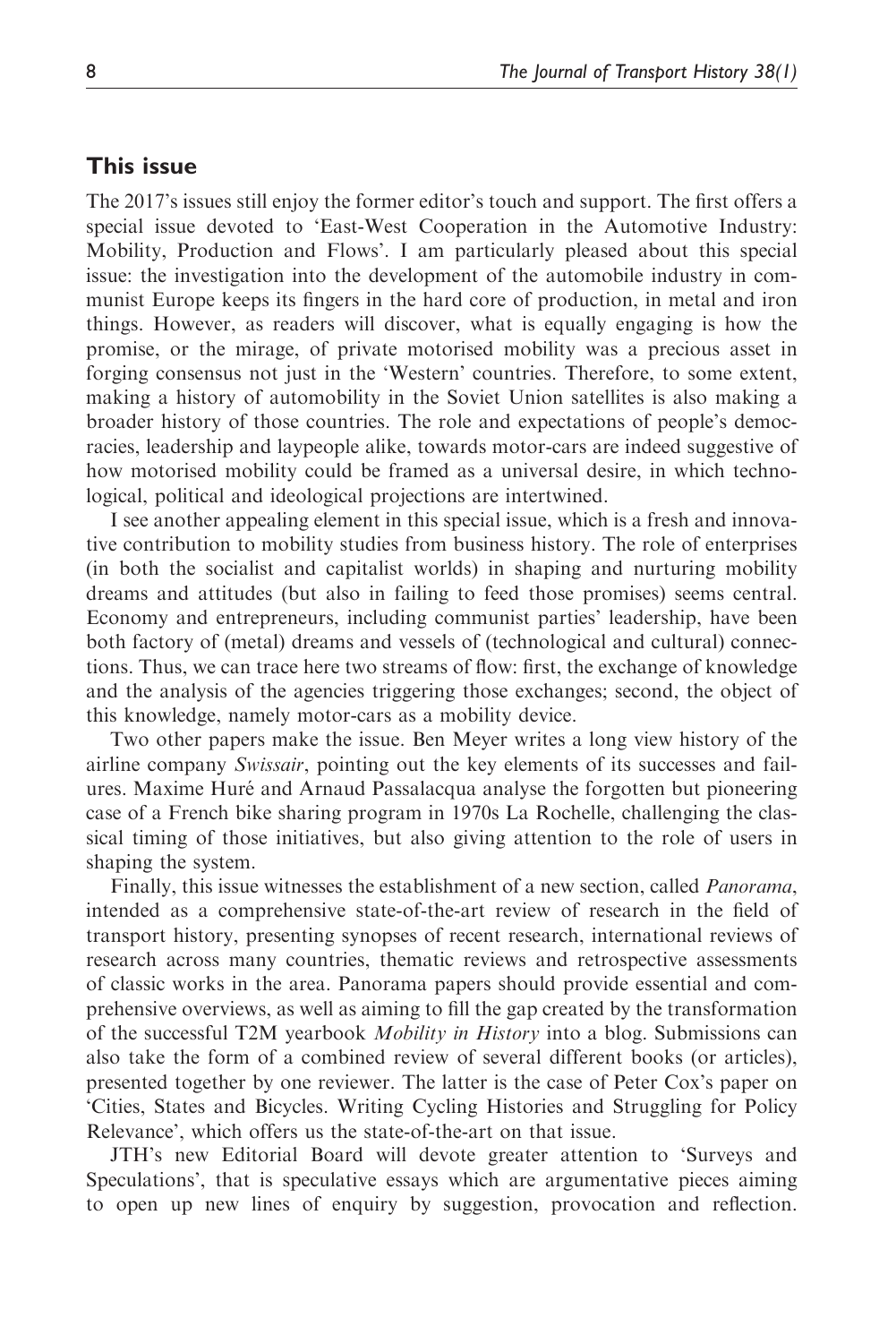They are theoretical and methodological, and should suggest new research and thematic pathways, fitting our aims of an innovative understanding of our disciplinary enquiry. This section should be one of the main tools to open the debate about a new ontology of transport history.

Some final words are left, last but not least, about the Book Review and Museum & Exhibition Review sections.

The Museum & Exhibition Review section has been an important asset for the journal, and my appreciation for the editor, Marie-Noëlle Polino, goes together with the need for a new commitment and a fresh consideration of public history, heritage and museum staff's work. The visual and material representation of transport and mobility artefacts should assume the forms of innovative approaches and new methodological understandings. The new Editorship of the Journal is already engaged in this duty.

At the very end, let me add that we have seen an incredible increase in book production related to JTH's field, and the book review team – Mike Esbester and Robin Kellermann – has been able to cope, with exceptional ability, with this wider production. It is time to further expand the Journal's grasp on new volumes. I am delighted to inform readers that a larger (and less North-Atlantic) team will work on book reviews, aiming to target volumes previously less accessible and published beyond the well-established languages. The aim remains constant: inform readers about new publications in our field, and encourage insightful debate.

#### Notes

- 1. G. Mom, 'What Kind of Transport History Did We Get? Half a Century of JTH and the Future of the Field', The Journal of Transport History, 24:2 (2003), 121-38.
- 2. P. Lyth, 'John Armstrong', The Journal of Transport History, 23:1 (2002), no page number.
- 3. Mom, 'What Kind of Transport History Did We Get', 123.
- 4. See M. Sheller and J. Urry, 'The New Mobilities Paradigm', Environment and Planning A, 38:2 (2006), 207–26.
- 5. N. B. Salazar, 'Keywords of Mobility: A Critical Introduction', in N. B. Salazar and K. Jayaramhere (eds.), Keywords of Mobility. Critical Engagements (New York, Oxford, Berghahn, 2016), pp. 1–12, here 2.
- 6. N. B. Salazar, 'Keywords of Mobility. Critical Engagements' pp. 1–12, here 2.
- 7. C. Divall and G. Revill, 'Cultures of Transport. Representation, Practice and Technology', The Journal of Transport History, 26:1 (2005), 99–111.
- 8. C. Divall, 'Mobilities and Transport History', in P. Adey, D. Bissell, K. Hannam, P. Merriman and M. Sheller (eds.), The Routledge Handbook of Mobilities (London and New York, Routledge, 2013), pp. 36–44.
- 9. See John Armstrong, 'Transport History, 1945–95: The Rise of a Topic to Maturity', The Journal of Transport History, 19:2 (1998), 103–21; John Armstrong, 'Editorial', The Journal of Transport History, 14:2 (1993), vii–ix; Peter Lyth, 'John Armstrong', The Journal of Transport History, 23:1 (2002), p. iii; Margaret Walsh, 'Gendering Transport History. Retrospect and Prospect', The Journal of Transport History, 23:1 (2002), 1–8; Colin Divall, George Revill, 'Cultures of transport. Representation, practice